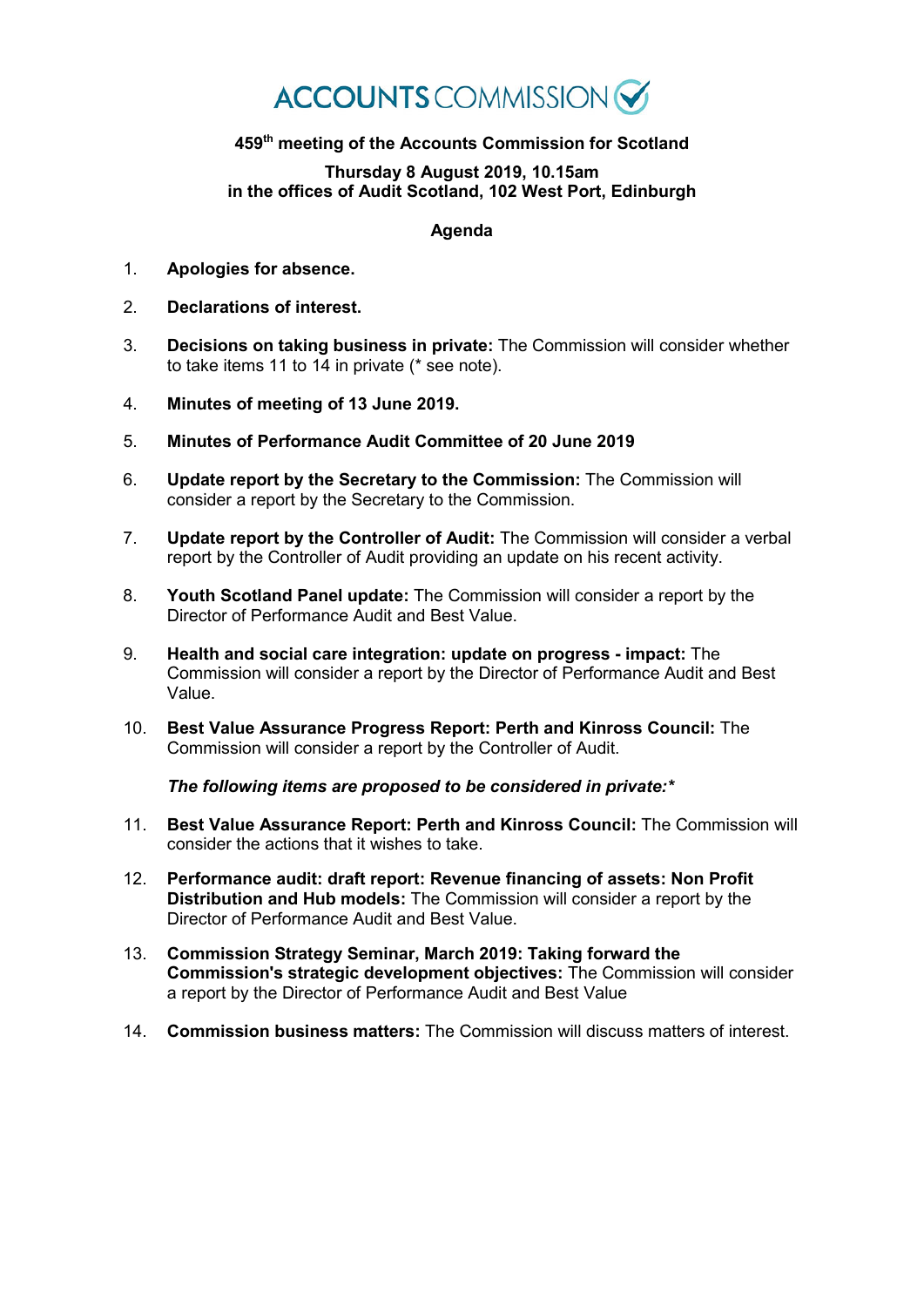- \* It is proposed that items 11 to 14 be considered in private because:
	- Item 11 requires the Commission to consider actions in relation to a report by the Controller of Audit. The Commission is then obliged by statute to inform the appropriate council of its decisions, which the Commission does before making the decision public.
	- Item 12 proposes a draft performance audit report which the Commission is to consider in private before publishing.
	- Item 13 requires the Commission to consider confidential policy matters.
	- Item 14 may be required if there are any confidential matters that require to be discussed outwith the public domain. The Chair will inform the meeting in public at the start of the meeting if this item is required and what it covers